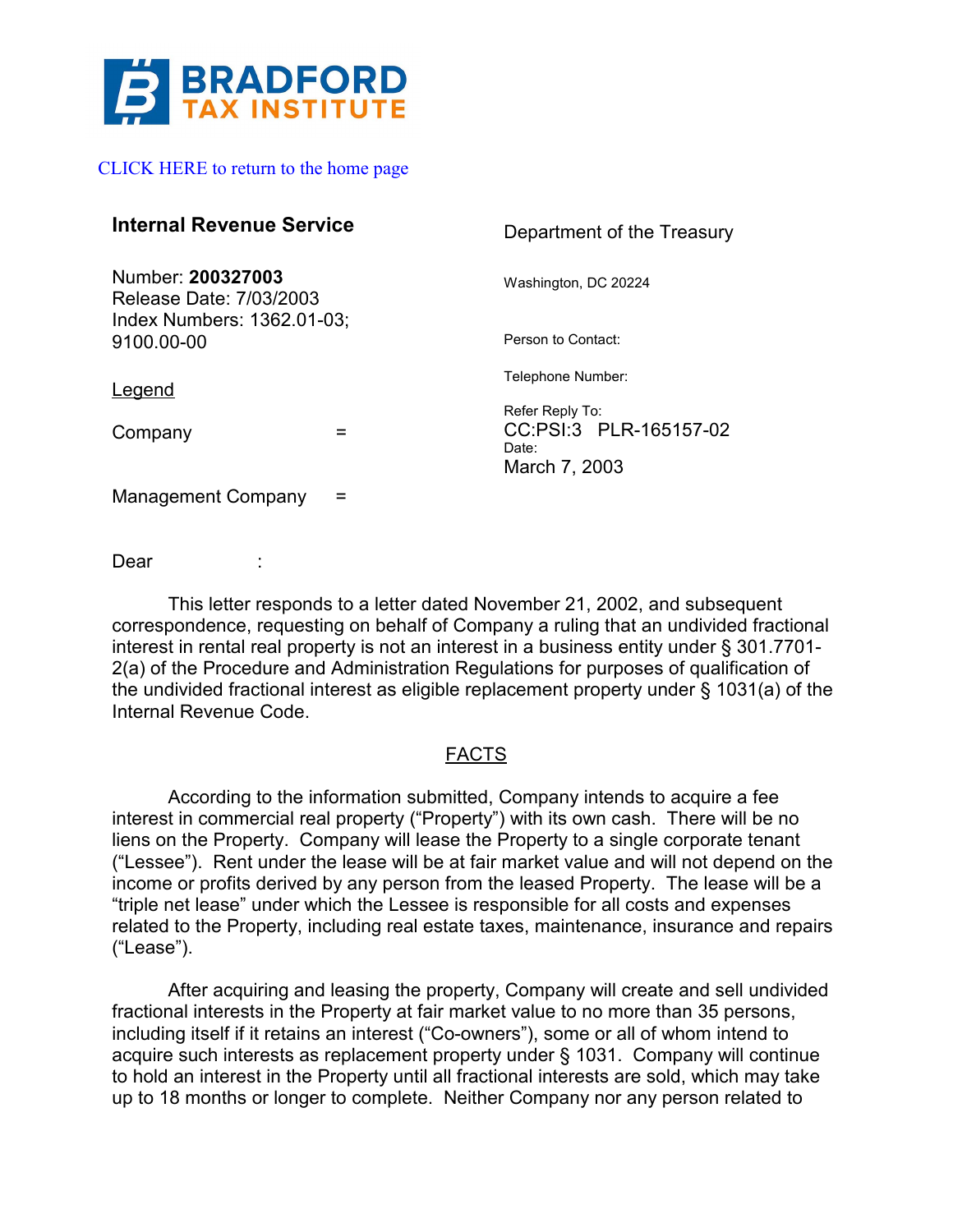Company will finance any portion of the purchase price of a purchaser's fractional interest. Each Co-owner will hold legal title to the Property as a tenant in common under local law.

The Co-owners will not hold themselves out as partners to third parties, conduct business under a common name, or file a partnership income tax return. Company represents that the only activities of the Co-owners (or any person related to the Coowners) with respect to the Property will be activities that would not prevent an amount received by an organization described in § 511(a)(2) from qualifying as rent under § 512(b)(3)(A) and the regulations thereunder.

Each Co-owner will enter into a co-tenancy ownership agreement ("Co-tenancy Agreement"), which will govern the relationship among the Co-owners. The Co-tenancy Agreement will provide that any sale of the entire Property, any lease or re-lease of a portion or all of the Property, any negotiation or renegotiation of any indebtedness secured by any blanket lien, and the appointment of any manager must be approved by unanimous vote of the Co-owners. For all other actions, only the approval by holders of more than 50 percent on the undivided fractional interests is required. Income and expenses are allocated among the Co-owners in proportion to their individual ownership interests in the Property. A Co-owner may, at any time, sell, finance, or otherwise create a lien upon the Co-owner's own interest, subject to terms of the Co-tenancy Agreement, provided it does not create a lien on anyone else's interest. Any Co-owner is free to sell, assign, or transfer all or a part of its interest in the Property, subject to the terms of the Co-tenancy Agreement. Finally, there is no waiver of partition rights among the Co-owners.

Each Co-owner may, but will not be required to, enter into a management agreement ("Management Agreement") with Management Company ("Manager"), to provide accounting, insurance monitoring, and lease monitoring activities for the Coowners. Management Company is an entity that is part of a controlled group of corporations, within the meaning of § 1563(a), with Company. The Management Agreement provides that each Co-owner who enters into the agreement retains the Manager to act as the manager and oversee all administrative, operational and management matters of the Property, which include the management of the Lease, the obtaining of various consents when required, monitoring and enforcing the terms of the Lease, re-leasing the Property, maintenance of the Property, receiving and monitoring the rental revenue and paying certain expenses, distributing the rental proceeds after the payment of expenses, sending notices of default and otherwise overseeing collection efforts as required, monitoring the payment of taxes by the lessee, and inspecting the underlying premises.

The Management Agreement also provides that each Co-owner agrees to be obligated for a proportionate share of all cost's associated with the Property. Distributions of each Co-owner's share of net revenue will be made quarterly. Any Co-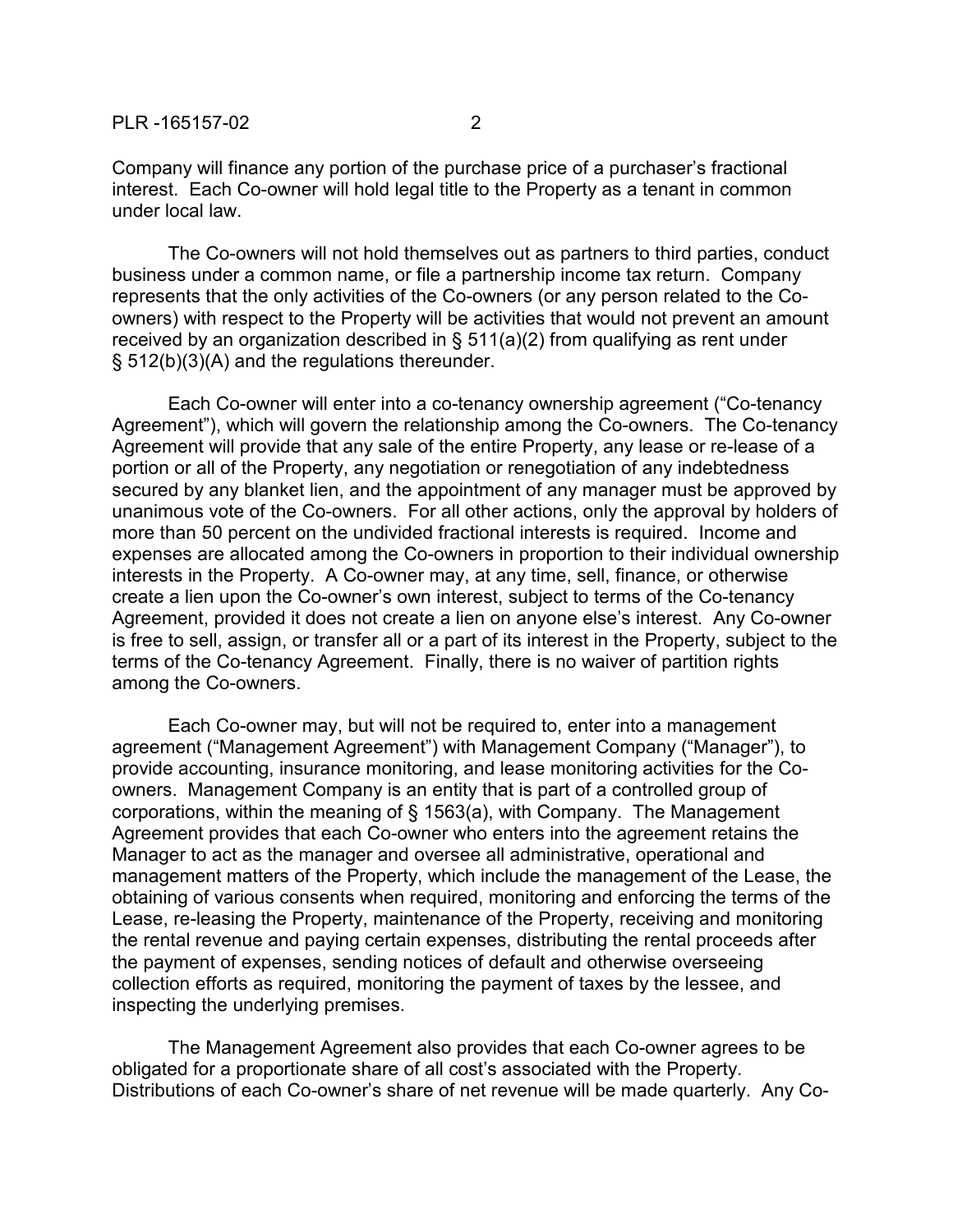## PLR -165157-02 3

owner may terminate the Management Agreement provisions concerning accounting and distributions at any time and seek to collect its share directly from the tenant. If the Property operates at a loss or if capital improvements, repairs or replacements are required, the Co-owners shall, upon request, make necessary payments in proportion to their individual ownership interests in the Property.

In addition, the Management Agreement provides that not less than annually, the Manager will provide each Co-owner with an annual written notice of the renewal of the agreement. The notice shall provide each Co-owner with the opportunity to exercise the Co-owner's right to terminate the agreement, which can be done at any time under the agreement with just 60 days notice. Otherwise, the Management Agreement will continue in force until the sale of the entire fee interest in the premises by each Coowner. Any advance made by the Manager on behalf of any Co-owner are on a recourse basis and must be repaid within a 30-day period following the advance. Each Co-owner is obligated to pay a fee set a fair market value for the services provided. The fee is payable irrespective of whether rents are actually collected. The Manager is authorized to offset the costs of operating the Property against any revenues derived from the Property before distributing each Co-owner's proportionate share of net income. Finally, the books and records relating to the Property will be maintained at the principal office of the Manager.

## LAW & ANALYSIS

Section 301.7701-1(a)(1) provides that whether an entity is an entity separate from its owners for federal tax purposes is a matter of federal law and does not depend on whether the entity is recognized as an entity under local law. Section 301.7701- 1(a)(2) provides that a joint venture or other contractual arrangement may create a separate entity for federal tax purposes if the participants carry on a trade, business, financial operation, or venture and divide the profits therefrom, but the mere coownership of property that is maintained, kept in repair, and rented and leased does not constitute a separate entity for federal tax purposes.

Section 301.7701-2(a) provides that a business entity is any entity recognized for federal tax purposes (including an entity with a single owner that may be disregarded as an entity separate from its owner under § 301.7701-3) that is not properly classified as a trust under § 301.7701-4 or otherwise subject to special treatment under the Code. A business entity with two or more members is classified for federal tax purposes as either a corporation or a partnership.

Section 761(a) provides that the term 'partnership" includes a syndicate, group, pool, joint venture, or other unincorporated organization through or by means of which any business, financial operation, or venture is carried on, and that is not a corporation or a trust or estate.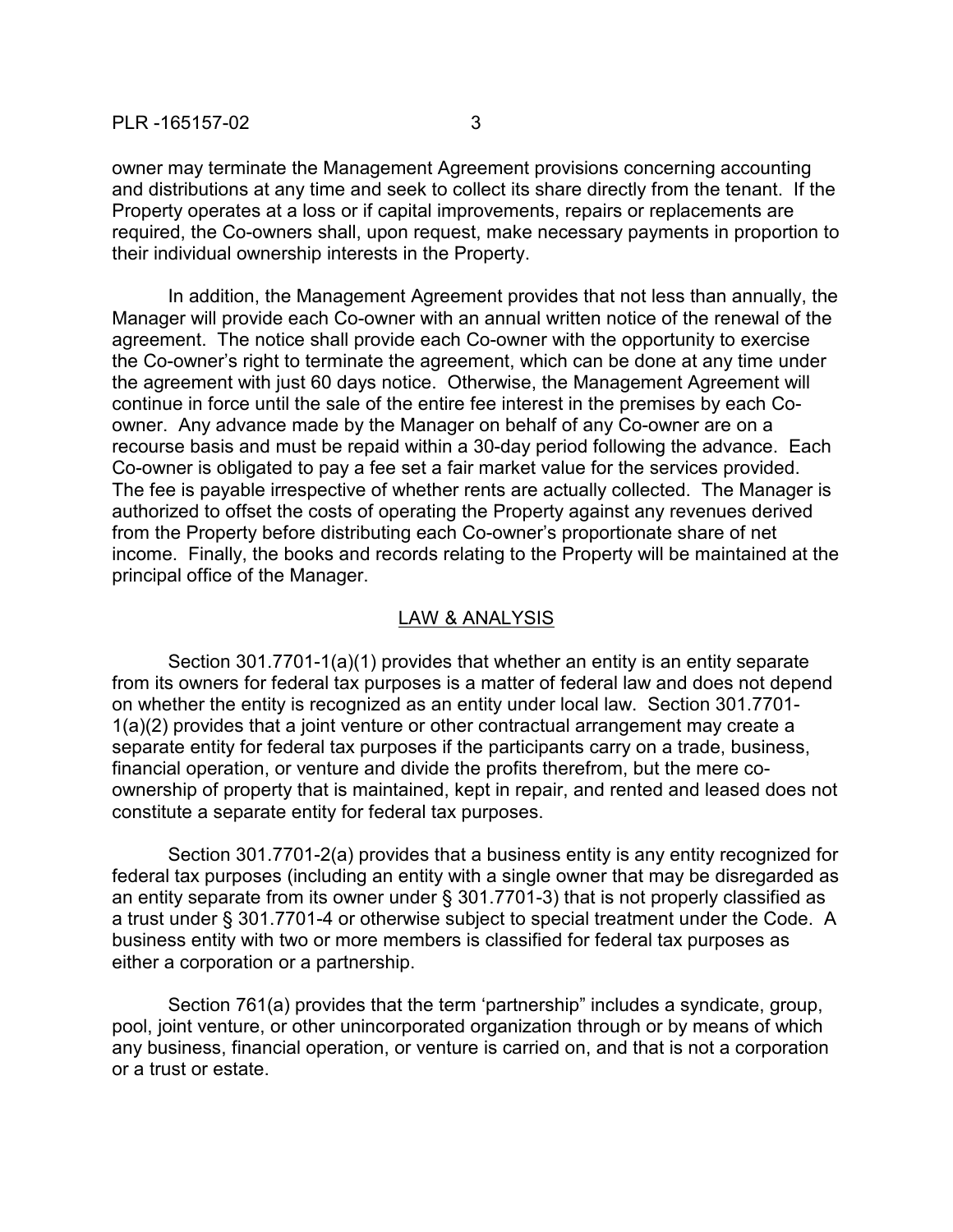Section 1.761-1(a) of the Income Tax Regulations provides that the term "partnership" means a partnership as determined under §§ 301.7701-1, 301.7701-2, and 301.7701-3.

In Rev. Rul. 75-374, 1975-2 C.B. 261, the Service concludes that a two-person co-ownership of an apartment building that was rented to tenants did not constitute a partnership for federal tax purposes. In the ruling, the co-owners employed an agent to manage the apartments on their behalf; the agent collected rents, paid property taxes, insurance premiums, repair and maintenance expenses, and provided the tenants with customary services, such as heat, air conditioning, trash removal, unattended parking, and maintenance of public areas. The ruling concludes that the agent's activities in providing customary services to the tenants, although imputed to the co-owners, were not sufficiently extensive to cause the co-ownership to be characterized as a partnership. In addition, in Rev. Rul. 79-77, 1979-1 C.B. 448, the Service concluded that the transfer of a commercial office building subject to a net lease to a trust having three individuals as beneficiaries was a trust for federal tax purposes and not a business entity.

Where a sponsor packages co-ownership interests for sale by acquiring property, negotiating a master lease on the property, and arranging for financing, the courts have looked at the relationships not only among co-owners, but also between the sponsor (or persons related to the sponsor) and the co-owners in determining whether the co-ownership gives rise to a partnership. For example, in Bergford v. Commissioner, 12 F.3d 166 (9<sup>th</sup> Cir. 1993), seventy-eight investors purchased "coownership" interests in computer equipment that was subject to a 7-year net lease. As part of the purchase, the co-owners authorized the manager to arrange financing and refinancing, purchase and lease the equipment, collect rents and apply those rents to the notes used to finance the equipment, prepare statements, and advance funds to participants on an interest-free basis to meet cash flow. The agreement allowed the coowners to decide by majority vote whether to sell or lease the equipment at the end of the lease. Absent a majority vote, the manager could make that decision. In addition, the manager was entitled to a remarketing fee of 10 percent of the equipment's selling price or lease rental whether or not a co-owner terminated the agreement ot the manager performed any remarketing. A co-owner could assign an interest in the coownership only after fulfilling numerous conditions and obtaining the manager's consent.

The court held that the co-ownership arrangement constituted a partnership for federal tax purposes. Among the factors that influenced the court's decision were the limitations on the co-owners' ability to sell, lease, or encumber either the co-ownership interest or the underlying property, and the manager's effective participation in both profits (through the remarketing fee) and losses (through the advances). Bergford, 12 F.3d 169-170.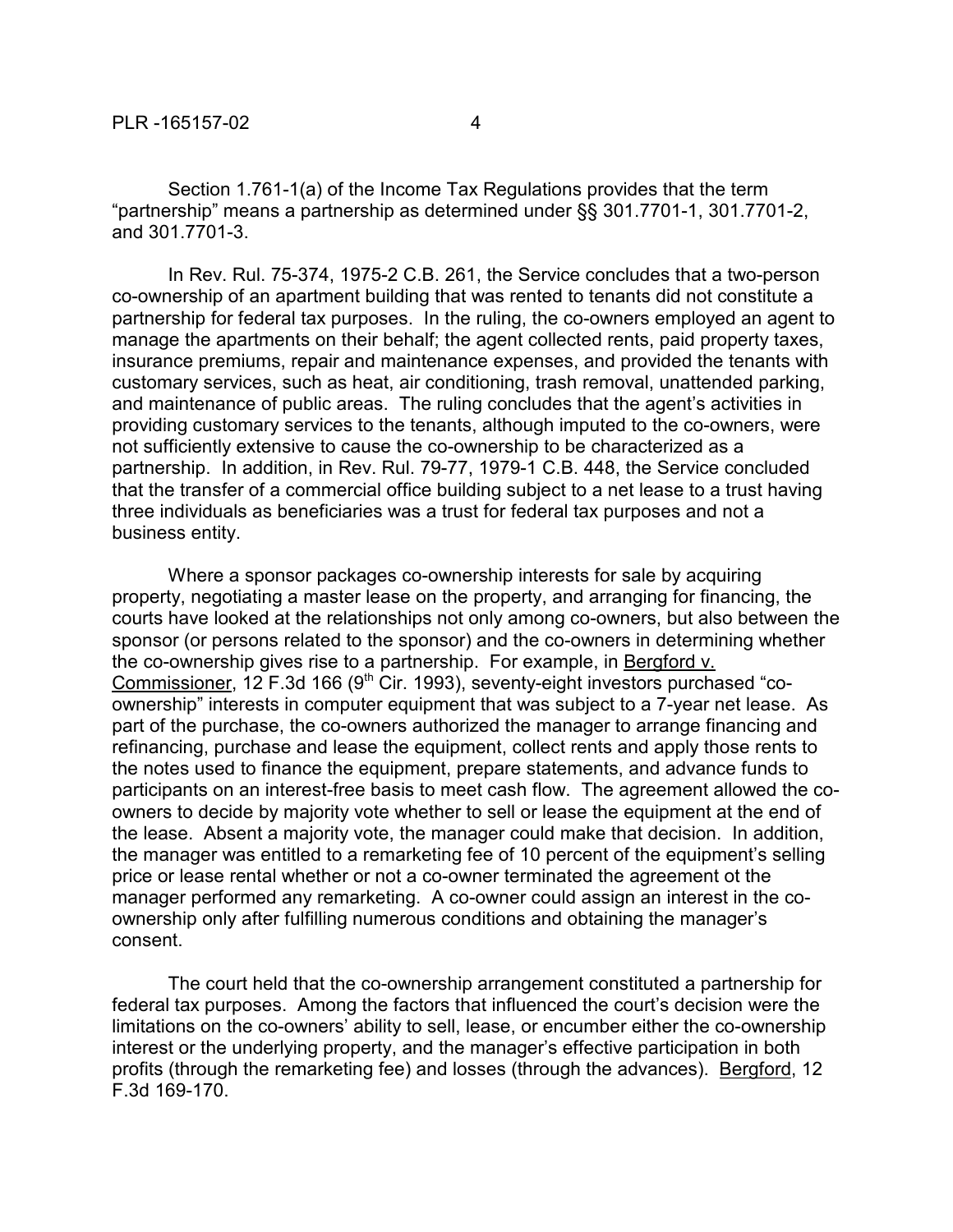In Rev. Proc. 2002-22, 2002-14 I.R.B. 733, the Service provided certain conditions under which it would consider a request for a ruling that an undivided fractional interest in rental real property is not an interest in a business entity for federal tax purposes. The conditions relate to tenancy in common ownership of the property, number of co-owners, no treatment of the co-ownership as an entity, co-ownership agreements, voting by co-owners, restrictions on alienation, sharing of proceeds and liabilities upon sale of the property, proportionate sharing of profits and losses, proportionate sharing of debt, options, no business activities by the co-owners, management and brokerage agreements, leasing agreements, loan agreements, and payments to sponsors. In addition, the revenue procedure sets forth a list of documents, supplementary materials, and general information required for a ruling.

Company's co-ownership arrangement satisfies all of the conditions set forth in Rev. Proc. 2002-22. Specifically regarding voting, § 6.05 of Rev. Proc. 2002-22 provides, in part, that the co-owners must retain the right to approve the hiring of any manager, the sale or other disposition of the property, any leases of a portion or all of the property, or the creation or modification of a blanket lien. Any sale, lease, or release of a portion or all of the property, any negotiation or renegotiation of indebtedness secured by a blanket lien, the hiring of any manager, or the negotiation of any management contract (or any extension or renewal of such contract) must be by unanimous approval of the co-owners. Relating to hiring a manager, § 6.12 of Rev. Proc. 2002-22 provides, in part, that the co-owners may enter into management or brokerage agreements, which must be renewable no less frequently than annually, with an agent, who may be the sponsor or a co-owner (or any person related to the sponsor or a co-owner), but who may not be a lessee.

Company's Co-tenancy Agreement provides that any sale, lease, or re-lease of a portion or all the property, any negotiation or renegotiation of indebtedness secured by a blanket lien, and the hiring of a manager, requires the unanimous approval of the Coowners. All other actions on behalf of the co-ownership require the vote of those holding more than 50 percent of the undivided interests in the property. Company's Management Agreement, which the Co-owners may enter into, requires the manager to send a notice of renewal to each Co-owner annually at which time each Co-owner could exercise its right to terminate the management agreement at any time with just 60 days notice. Although not an affirmative consent, the notice requirement in Company's management agreement containing the right of any Co-owner to terminate the agreement at any time with just 60 days notice satisfies the conditions in §§ 6.05 and 6.12 of Rev. Proc. 2002-22 regarding unanimous annual renewals of any management agreement.

Specifically regarding business activities, § 6.11 of Rev. Proc. 2002-22 provides that the co-owners' activities must be limited to those customarily performed in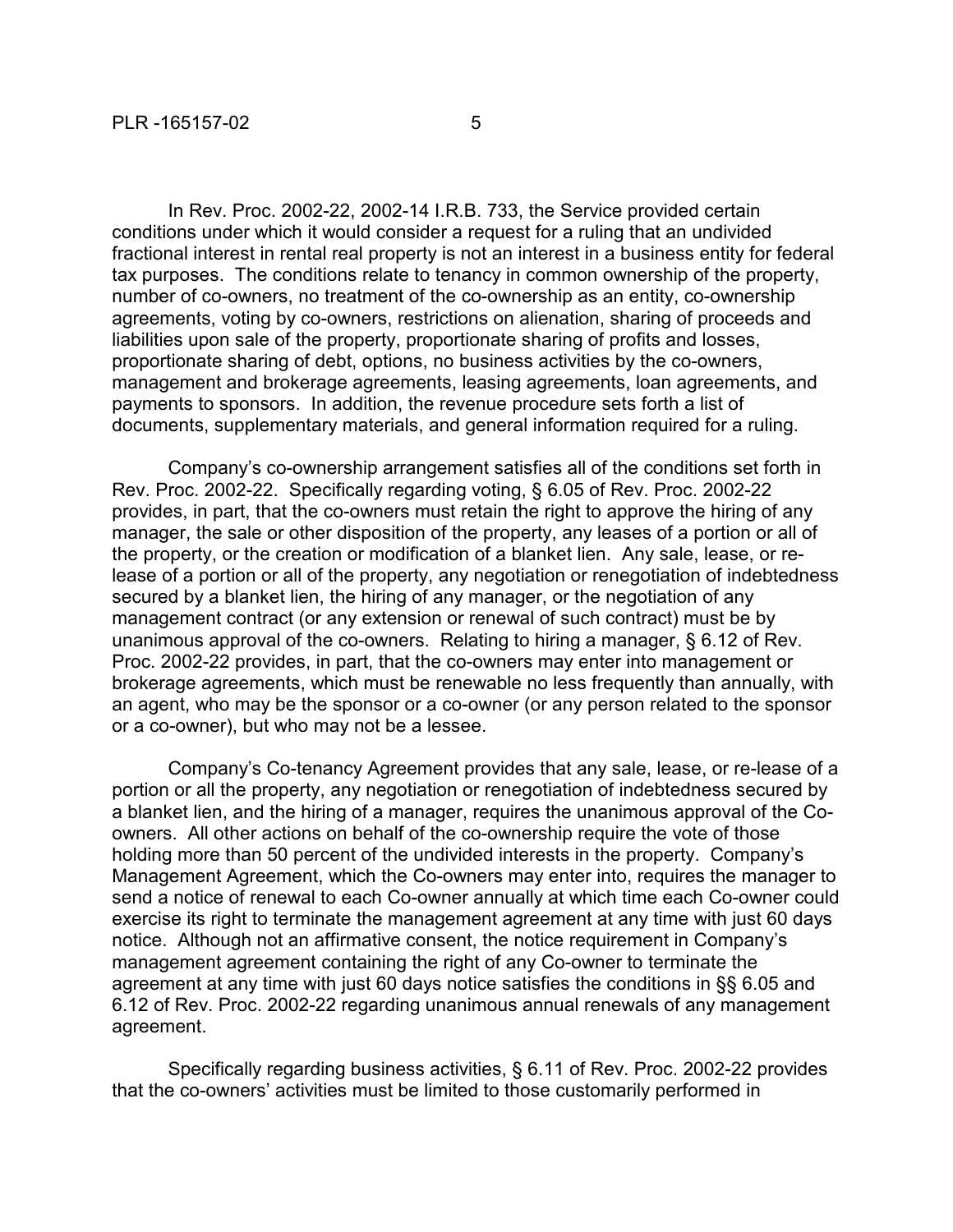## PLR -165157-02 6

connection with the maintenance and repair of rental real property (customary activities). See Rev. Rul. 75-374, 1975-2 C.B. 261. Activities will be treated as customary activities for this purpose if the activities would not prevent an amount received by an organization described in § 511(a)(2) from qualifying as rent under § 512(b)(3)(A) and the regulations thereunder. In determining the co-owners' activities,

all activities of the co-owners, their agents, and any persons related to the co-owners with respect to the property will be taken into account, whether or not those activities are performed by the co-owners in their capacities as co-owners. For example, if the sponsor or a lessee is a co-owner, then all of the activities of the sponsor or lessee (or any person related to the sponsor or lessee) with respect to the property will be taken into account in determining whether the co-owners' activities are customary activities. However, activities of a co-owner or a related person with respect to the property (other than in the co-owner's capacity as a co-owner) will not be taken into account if the coowner owns an undivided interest in the property for less than 6 months.

Accordingly, the activities of Company and any person related to Company with respect to the property must be taken into account in determining whether the coowners' activities are customary activities under § 6.11 of Rev. Proc. 2002-22. After acquiring and leasing the property, Company will create and sell undivided fractional interests in the Property at fair market value. Company will continue to own some undivided interests in the property until all are sold, which may take 18 months or longer to complete. During this period, the property will be leased to a lessee under a triple net lease, thereby limiting the activities by the Co-owners. In addition, Company represents that the only activities of the Co-owners, including Company, (or any person related to the Co-owners) with respect to the property will be activities that would not prevent an amount received by an organization described in § 511(a)(2) from qualifying as rent under § 512(b)(3)(A) and the regulations thereunder. Therefore, Company's activities in the capacity as a Co-owner during this period after acquiring and leasing the Property will not violate the condition regarding no business activity under § 6.11 of Rev. Proc. 2002-22.

## **CONCLUSION**

Based on the facts submitted and representations made, we conclude that an undivided fractional interest in the Property will not constitute an interest in a business entity under § 301.7701-2(a) for purposes of qualification of the undivided fractional interest as eligible replacement property under § 1031(a).

Except as specifically set forth above, we express or imply no opinion concerning the federal tax consequences of the facts described above under any other provision of the Code. Specifically, we express or imply no opinion concerning whether an undivided fractional interest in the Property otherwise qualifies as eligible replacement property under § 1031(a) for federal tax purposes.